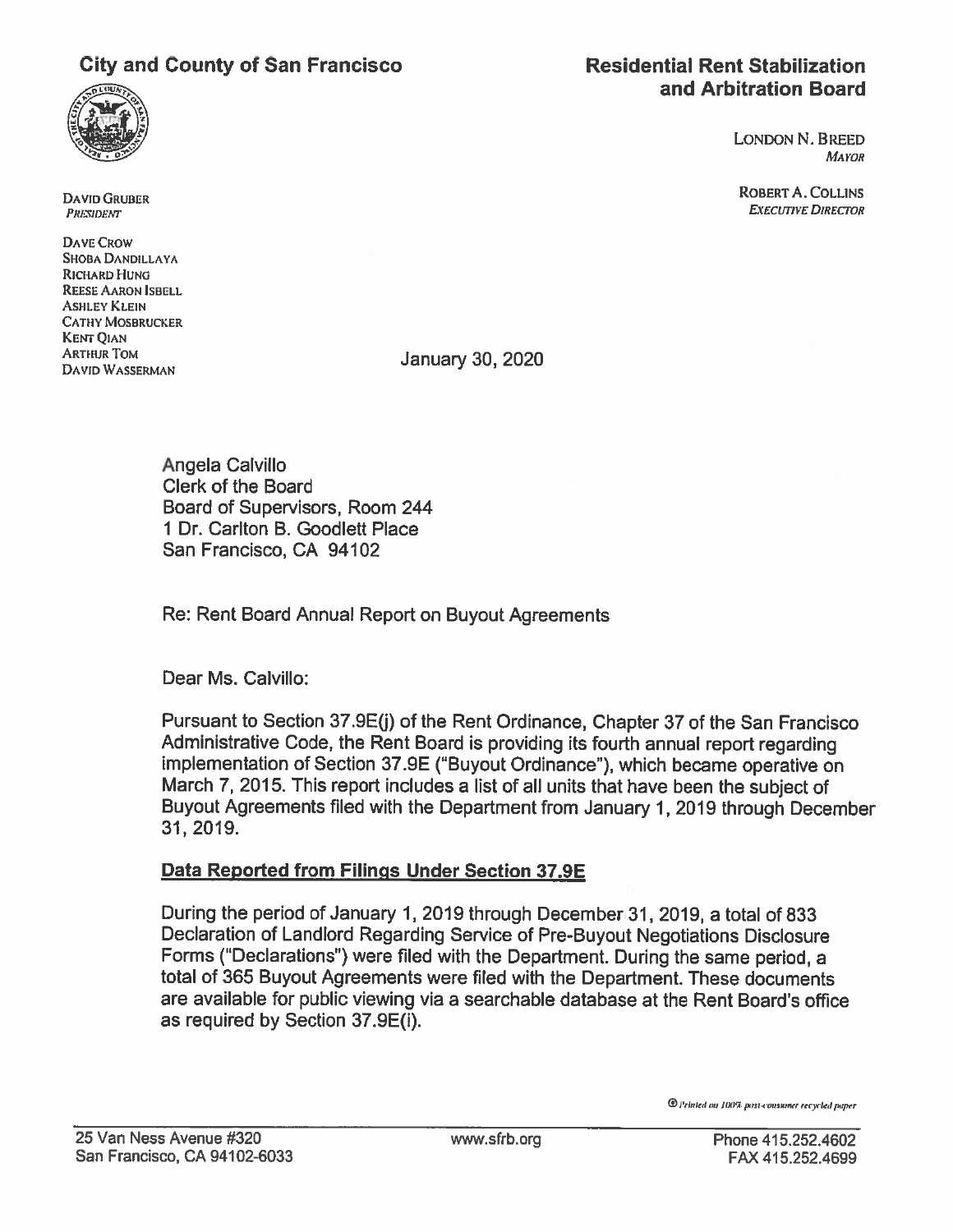The following list shows the total number of Declarations and Buyout Agreements filed with the Department during the reporting period, organized by zip code/neighborhood:

| <u>Zip Code/Neighborhood ____</u> | <u>Declarations Filed</u> | <b>Buyout Agreements Filed</b> |
|-----------------------------------|---------------------------|--------------------------------|
|                                   |                           |                                |
| 94102 - Civic Center              | 19                        | 11                             |
| 94103 - South of Market           | 17                        | 3                              |
| 94104 - Downtown                  | $\bf{0}$                  | $\overline{0}$                 |
| 94105 - Embarcadero               | $\mathbf 0$               | $\mathbf 0$                    |
| $94107 -$ Potrero                 | 6                         | 3                              |
| 94108 - Chinatown                 | 6                         | $\overline{2}$                 |
| 94109 - Tenderloin                | 65                        | 32                             |
| 94110 - Mission                   | 114                       | 53                             |
| 94111 - Financial District        | $\mathbf 0$               | $\mathbf 0$                    |
| 94112 - Ingleside                 | 63                        | 22                             |
| 94114 - Eureka Valley             | 61                        | 23                             |
| 94115 - Western Addition          | 47                        | 25                             |
| 94116 - Parkside                  | 41                        | 21                             |
| 94117 - Haight-Ashbury            | 88                        | 30                             |
| 94118 - Inner Richmond            | 50                        | 24                             |
| 94121 - Outer Richmond            | 41                        | 18                             |
| $94122 -$ Sunset                  | 40                        | 23                             |
| 94123 - Marina                    | 31                        | 11                             |
| 94124 - Bayview                   | 20                        | $\overline{4}$                 |
| 94127 - West Portal               | 22                        | 12                             |
| 94131 - Diamond Heights           | 28                        | 13                             |
| 94132 - Lake Merced               | 8                         | $\overline{\mathbf{4}}$        |
| 94133 - North Beach               | 36                        | 17                             |
| 94134 - Portola                   | 30                        | 14                             |
| <b>Totals</b>                     | 833                       | 365                            |

A list of all rental units that have been the subject of Buyout Agreements filed with the Rent Board between January 1, 2019 and December31, 2019 is attached to this repor<sup>t</sup> in accordance with Section 37.9E(j).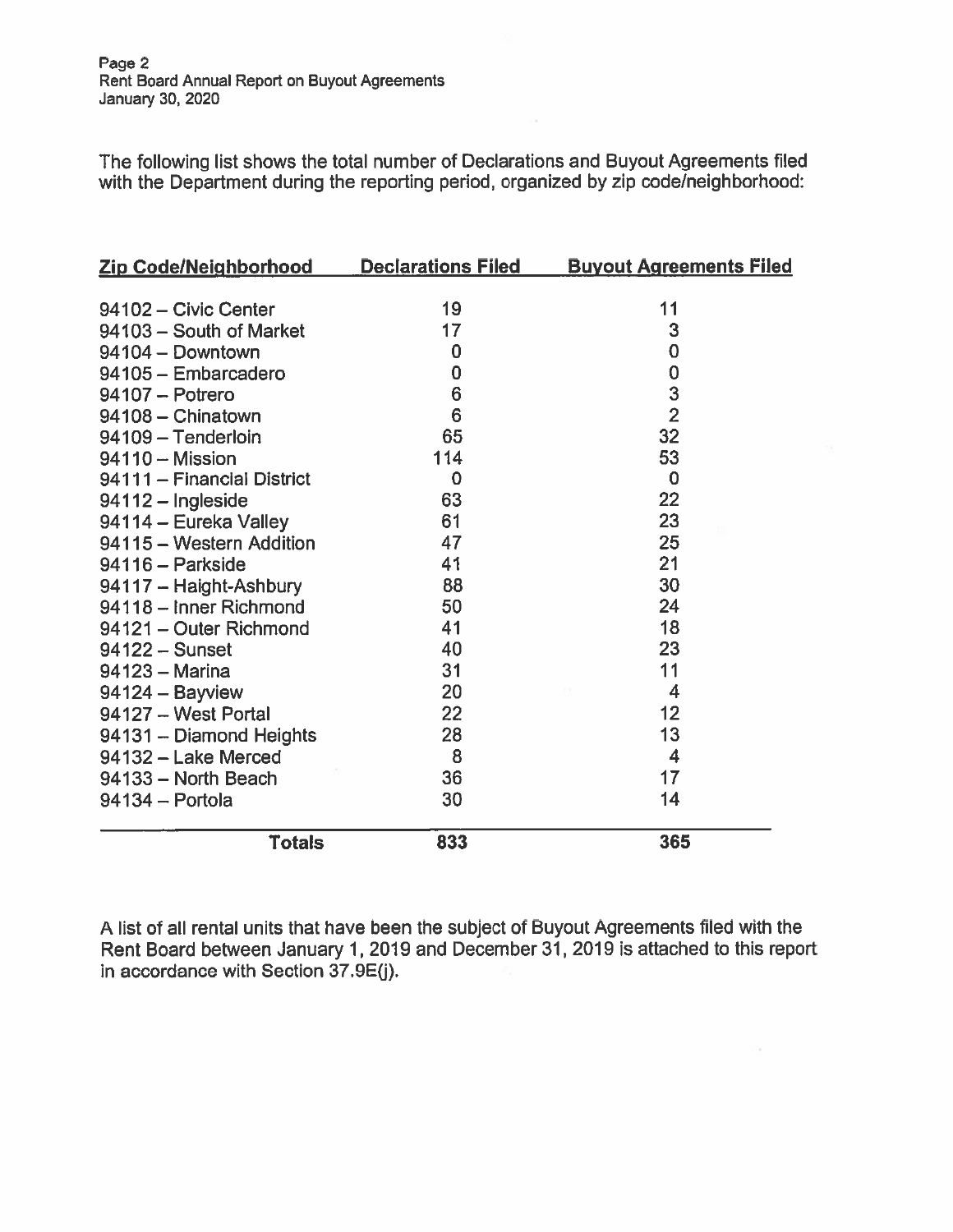Page 3 Rent Board Annual Report on Buyout Agreements January 30, 2020

This repor<sup>t</sup> on Buyout Agreements can be found on our website under "Statistics," using the link entitled "Annual Buyout Agreements Report." Please call me at 252-4628 should you have any questions regarding this report.

Sincerely,

 $N_t \cup t$  A,  $C_2 \cup C_1$ Robert A. Collins Executive Director Residential Rent Stabilization and Arbitration Board

> Mayor London N. Breed Supervisor Norman Yee Supervisor Sandra Lee Fewer Supervisor Catherine Stefani Supervisor Aaron Peskin Supervisor Gordon Mar Supervisor Dean Preston Supervisor Matt Haney Supervisor Rafael Mandelman Supervisor Hillary Ronen Supervisor Shamann Walton Supervisor Ahsha Safai Commissioner David G. Gruber Commissioner Dave Crow Commissioner Shoba Dandillaya Commissioner Richard Hung Commissioner Reese Aaron Isbell Commissioner Ashley Klein Commissioner Cathy Mosbrucker Commissioner Kent Qian Commissioner Arthur Tom Commissioner David Wasserman Library Documents Dept.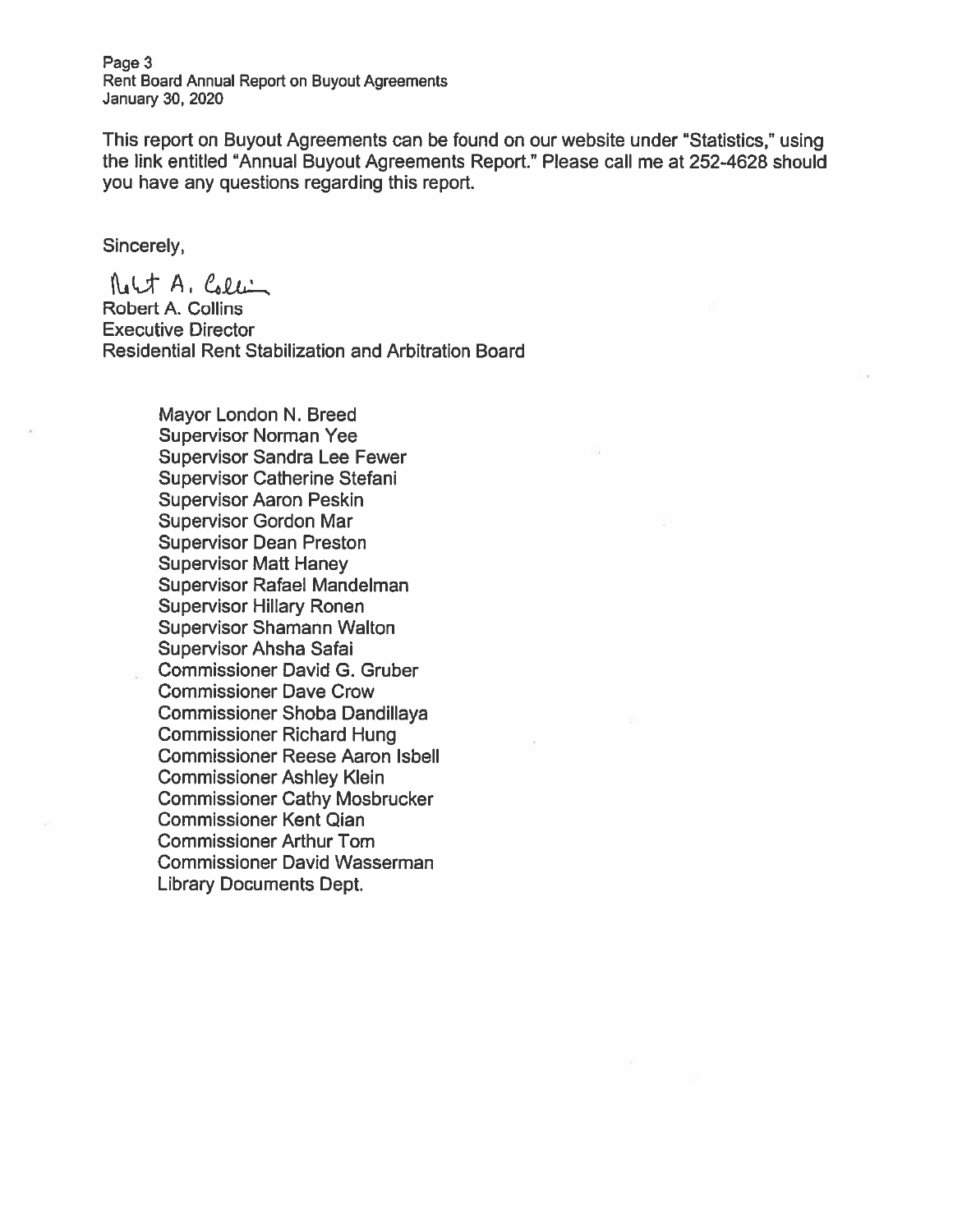

|       |                             |                  | 1/1/2019 Through 12/31/2019   |                 | # of                               |
|-------|-----------------------------|------------------|-------------------------------|-----------------|------------------------------------|
|       | <b>Date</b><br><b>Filed</b> | <b>Buyout ID</b> | <b>Property Address</b>       | <b>Zip Code</b> | <b>Buyout</b><br><b>Agreements</b> |
| 94102 |                             |                  |                               |                 | 11                                 |
|       | 3/14/2019                   | B190130          | 355 Fulton Street, #308       | 94102           |                                    |
|       | 4/1/2019                    | B190325          | 56 Mason Street, #410         | 94102           |                                    |
|       | 4/5/2019                    | B190260          | 207 Gough Street, #54         | 94102           |                                    |
|       | 5/20/2019                   | B190738          | 15 Hermann Street, #202       | 94102           |                                    |
|       | 5/31/2019                   | B170631          | 681 Fell Street               | 94102           |                                    |
|       | 6/3/2019                    | B190880          | 400 Page Street, #207         | 94102           |                                    |
|       | 6/11/2019                   | B191310          | 738 Hayes Street              | 94102           |                                    |
|       | 7/9/2019                    | B190972          | 637 Fulton Street             | 94102           |                                    |
|       | 7/22/2019                   | B191187          | 566 Fell Street, #7           | 94102           |                                    |
|       | 9/9/2019                    | B191744          | 566 Fell Street, #1           | 94102           |                                    |
|       | 11/15/2019                  | B192195          | 344 Ellis Street, #3          | 94102           |                                    |
| 94103 |                             |                  |                               |                 | 3                                  |
|       | 2/4/2019                    | B183338          | 1183 Howard Street            | 94103           |                                    |
|       | 8/2/2019                    | B191211          | 18 Elgin Park                 | 94103           |                                    |
|       | 12/23/2019                  | B192072          | 1035 Natoma Street            | 94103           |                                    |
| 94107 |                             |                  |                               |                 | 3                                  |
|       | 1/14/2019                   | B181610          | 2238 23rd Street              | 94107           |                                    |
|       | 4/1/2019                    | B182257          | 324 Connecticut Street, #b    | 94107           |                                    |
|       | 9/5/2019                    | B191660          | 972 Harrison Street, #a       | 94107           |                                    |
| 94108 |                             |                  |                               |                 | 2                                  |
|       | 7/1/2019                    | B190777          | 855 Pine Street, #15          | 94108           |                                    |
|       | 7/31/2019                   | B190570          | 1177 California Street, #1010 | 94108           |                                    |
| 94109 |                             |                  |                               |                 | 32                                 |
|       | 1/4/2019                    | B183037          | 2095 Jackson Street, #201     | 94109           |                                    |
|       | 1/30/2019                   | B182772          | 1998 Broadway Street, #1506   | 94109           |                                    |
|       | 2/6/2019                    | B190127          | 1170 Vallejo Street           | 94109           |                                    |
|       | 4/19/2019                   | B190495          | 1705 Octavia Street, #301     | 94109           |                                    |
|       | 4/25/2019                   | B181873          | 1439 Leavenworth Street, #1   | 94109           |                                    |
|       | 4/25/2019                   | B190985          | 1439 Leavenworth Street, #2   | 94109           |                                    |
|       | 5/2/2019                    | B190031          | 1157 Broadway Street, #3      | 94109           |                                    |
|       | 5/2/2019                    | B190035          | 1157 Broadway Street, #7      | 94109           |                                    |
|       | 5/8/2019                    | B190563          | 1175 Chestnut Street, #302    | 94109           |                                    |
|       | 5/15/2019                   | B182980          | 2307 Van Ness Avenue          | 94109           |                                    |
|       | 6/4/2019                    | B190572          | 2200 Larkin Street, #2        | 94109           |                                    |
|       | 6/26/2019                   | B191033          | 1998 Broadway Street, #702    | 94109           |                                    |
|       | 7/9/2019                    | B190249          | 1661 Bush Street, #4          | 94109           |                                    |
|       | 7/29/2019                   | B191183          | 1516 Clay Street              | 94109           |                                    |
|       | 8/8/2019                    | B191318          | 1733 Larkin Street            | 94109           |                                    |
|       | 8/21/2019                   | B191250          | 1625 Larkin Street, #b        | 94109           |                                    |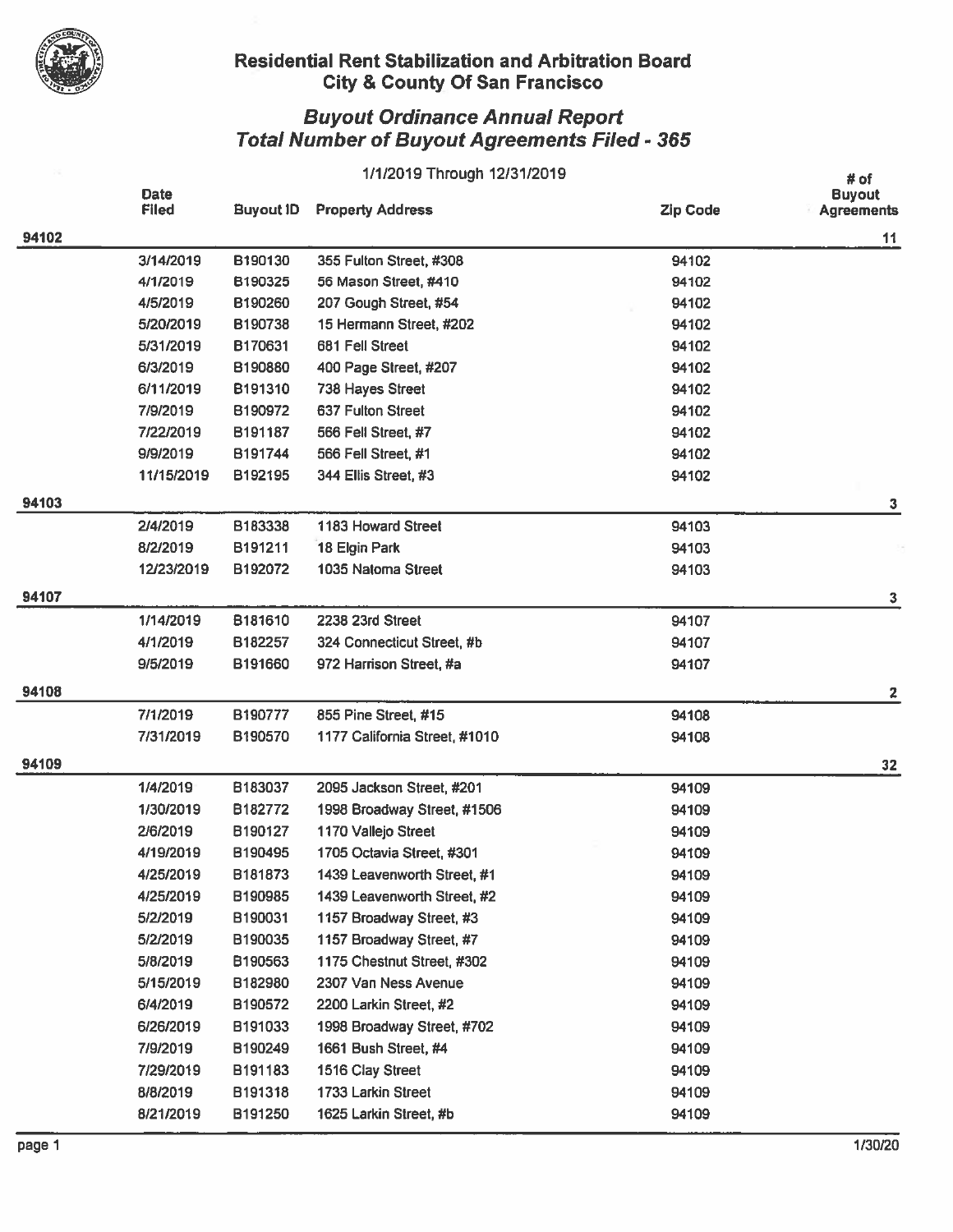

## uyout Ordinance Annual Report  $\boldsymbol{\mathsf{total}}$  Number of Buyout Agreements Filed - 365  $\blacksquare$

|     | 1/1/2019 Through 12/31/2019 |                  |                                           |                 |                                            |
|-----|-----------------------------|------------------|-------------------------------------------|-----------------|--------------------------------------------|
|     | <b>Date</b><br><b>Filed</b> | <b>Buyout ID</b> | <b>Property Address</b>                   | <b>Zip Code</b> | # of<br><b>Buyout</b><br><b>Agreements</b> |
|     | 8/26/2019                   | B191520          | 2700 Polk Street, #7                      | 94109           |                                            |
|     | 9/12/2019                   | B191152          | 2459 Larkin Street, #9                    | 94109           |                                            |
|     | 9/13/2019                   | B191527          | 1950 Gough Street, #102                   | 94109           |                                            |
|     | 9/17/2019                   | B191532          | 1624 Sacramento Street, #16               | 94109           |                                            |
|     | 9/26/2019                   | B191251          | 1625 Larkin Street, #c                    | 94109           |                                            |
|     | 9/26/2019                   | B191252          | 1625 Larkin Street, #e                    | 94109           |                                            |
|     | 10/30/2019                  | B192346          | 2200 Larkin Street, #7                    | 94109           |                                            |
|     | 10/30/2019                  | B192280          | 455 Eddy Street, #211                     | 94109           |                                            |
|     | 11/4/2019                   | B192281          | 1315 Jackson Street, #4                   | 94109           |                                            |
|     | 11/8/2019                   | B192360          | 1755 Van Ness Avenue, #202                | 94109           |                                            |
|     | 11/14/2019                  | B192059          | 1626 Washington Street                    | 94109           |                                            |
|     | 11/20/2019                  | B192454          | 1655 Jones Street                         | 94109           |                                            |
|     | 11/21/2019                  | B191315          | 1859 Broadway Street                      | 94109           |                                            |
|     | 12/2/2019                   | B192058          | 1624 Washington Street                    | 94109           |                                            |
|     | 12/4/2019                   | B192846          | 1966 Pacific Avenue, #301                 | 94109           |                                            |
|     | 12/5/2019                   | B192828          | 1180 Filbert Street, #101                 | 94109           |                                            |
| 110 |                             |                  |                                           |                 | 53                                         |
|     | 1/9/2019                    | B182738          | 2892 23rd Street                          | 94110           |                                            |
|     | 1/25/2019                   | B181938          | 3640 26th Street, #3                      | 94110           |                                            |
|     | 2/5/2019                    | B181736          | 3640 26th Street, #5                      | 94110           |                                            |
|     | 2/25/2019                   | B170177          | 1455 South Van Ness Avenue                | 94110           |                                            |
|     | 3/4/2019                    | B170175          | 1453 South Van Ness Avenue                | 94110           |                                            |
|     | 3/12/2019                   | B190161          | 354 Crescent Avenue                       | 94110           |                                            |
|     | 3/15/2019                   | B170176          | 1453 South Van Ness Avenue, #a            | 94110           |                                            |
|     | 3/15/2019                   | B190582          | 270 Coleridge Street                      | 94110           |                                            |
|     | 3/18/2019                   | B181775          | 3171 Cesar Chavez Street, #1st Floor Unit | 94110           |                                            |
|     | 3/18/2019                   | B181776          | 3171 Cesar Chavez Street, #2nd Floor Unit | 94110           |                                            |
|     | 3/18/2019                   | B181777          | 3173 Cesar Chavez Street                  | 94110           |                                            |
|     | 3/21/2019                   | B170179          | 1457 South Van Ness Avenue                | 94110           |                                            |
|     | 3/22/2019                   | B171870          | 950 Treat Avenue, #in-law                 | 94110           |                                            |
|     | 4/1/2019                    | B190143          | 1454 South Van Ness Avenue, #1            | 94110           |                                            |
|     | 4/1/2019                    | B190144          | 1454 South Van Ness Avenue, #2            | 94110           |                                            |
|     | 4/3/2019                    | B183332          | 44 Peralta Avenue, #b                     | 94110           |                                            |
|     | 4/9/2019                    | B183253          | 77 Manchester Street, #in-law             | 94110           |                                            |
|     | 4/11/2019                   | B172917          | 247 Richland Avenue, #upstairs            | 94110           |                                            |
|     | 4/12/2019                   | B182917          | 144 Coleridge Street                      | 94110           |                                            |
|     | 4/15/2019                   | B163648          | 666 South Van Ness Avenue, #a             | 94110           |                                            |
|     | 4/23/2019                   | B190246          | 1326 Dolores Street                       | 94110           |                                            |
|     | 4/24/2019                   | B190479          | 127 Ellert Street, #a                     | 94110           |                                            |
|     | 5/2/2019                    | B190482          | 1157 Valencia Street, #6                  | 94110           |                                            |
|     | 5/8/2019                    | B190141          | 1130 Alabama Street                       | 94110           |                                            |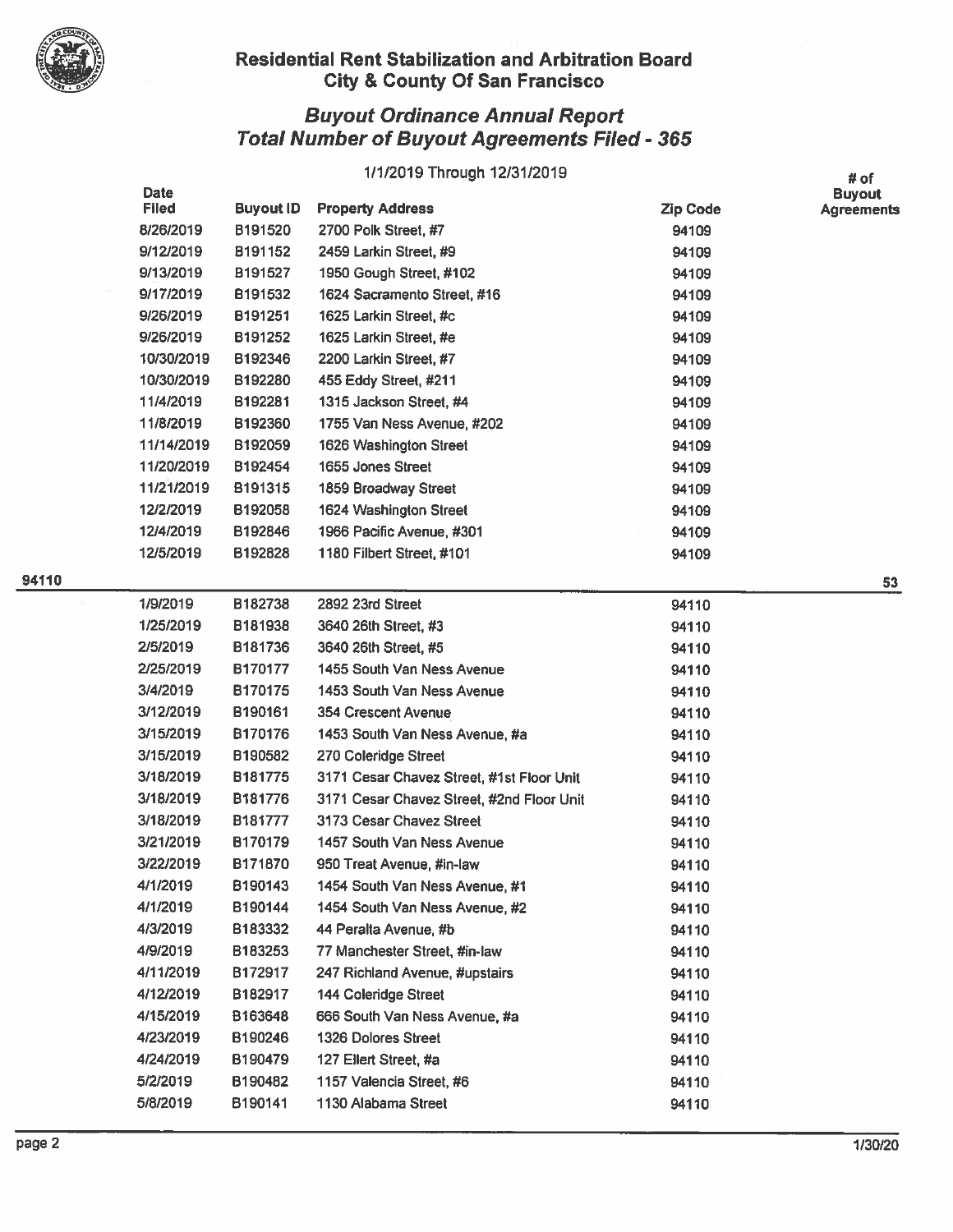

## Buyout Ordinance Annual Report Total Number of Buyout Agreements Filed - 365

## 1/1/2019 Through 12/31/2019 **#01**

|     | <b>Date</b><br><b>Filed</b> | <b>Buyout ID</b> | <b>Property Address</b>           | <b>Zip Code</b> | <b>Buyout</b><br><b>Agreements</b> |
|-----|-----------------------------|------------------|-----------------------------------|-----------------|------------------------------------|
|     | 5/17/2019                   | B190565          | 1028 Capp Street                  | 94110           |                                    |
|     | 6/24/2019                   | B190741          | 673 Shotwell Street, #a, Room 3   | 94110           |                                    |
|     | 7/11/2019                   | B190318          | 318 San Jose Avenue               | 94110           |                                    |
|     | 7/26/2019                   | B170180          | 1457 South Van Ness Avenue, #a    | 94110           |                                    |
|     | 8/15/2019                   | B191312          | 3661 20th Street, #a              | 94110           |                                    |
|     | 8/19/2019                   | B190956          | 19 San Carlos Street              | 94110           |                                    |
|     | 8/23/2019                   | B191156          | 109 Liberty Street, #4            | 94110           |                                    |
|     | 8/27/2019                   | B191213          | 70 Liberty Street, #7             | 94110           |                                    |
|     | 9/3/2019                    | B191218          | 2477 Mission Street, #12          | 94110           |                                    |
|     | 9/6/2019                    | B191259          | 3442 19th Street                  | 94110           |                                    |
|     | 9/16/2019                   | B192056          | 425 Guerrero Street               | 94110           |                                    |
|     | 9/20/2019                   | B190486          | 964 Hampshire Street              | 94110           |                                    |
|     | 9/27/2019                   | B192817          | 673 Shotwell Street, #a, Room 1   | 94110           |                                    |
|     | 9/30/2019                   | B191308          | 72 28th Street                    | 94110           |                                    |
|     | 10/8/2019                   | B192818          | 673 Shotwell Street, #a, Room 2   | 94110           |                                    |
|     | 10/11/2019                  | B190163          | 1454 South Van Ness Avenue, #3    | 94110           |                                    |
|     | 11/5/2019                   | B192057          | 1477 Guerrero Street              | 94110           |                                    |
|     | 11/5/2019                   | B181771          | 3430 22nd Street                  | 94110           |                                    |
|     | 11/5/2019                   | B181772          | 3426 22nd Street                  | 94110           |                                    |
|     | 11/5/2019                   | B181773          | 3428 22nd Street                  | 94110           |                                    |
|     | 11/5/2019                   | B192970          | 3432 22nd Street                  | 94110           |                                    |
|     | 11/5/2019                   | B190788          | 3603 Mission Street               | 94110           |                                    |
|     | 11/12/2019                  | B191489          | 2752 Harrison Street              | 94110           |                                    |
|     | 11/20/2019                  | B190378          | 20 Oakwood Street, #3             | 94110           |                                    |
|     | 11/25/2019                  | B191655          | 1260 Vermont Street, #lower       | 94110           |                                    |
|     | 12/10/2019                  | B191654          | 1258 Vermont Street, #lower       | 94110           |                                    |
|     | 12/16/2019                  | B192843          | 3189 17th Street                  | 94110           |                                    |
|     | 12/20/2019                  | B192186          | 3484 Mission Street, #b           | 94110           |                                    |
|     | 12/26/2019                  | B192945          | 267 Fair Oaks Street              | 94110           |                                    |
| 112 |                             |                  |                                   |                 | 22                                 |
|     | 1/3/2019                    | B183190          | 719 Faxon Avenue                  | 94112           |                                    |
|     | 1/8/2019                    | B183392          | 205 Summit Street                 | 94112           |                                    |
|     | 2/19/2019                   | B183491          | 657 Huron Avenue, #upper Unit     | 94112           |                                    |
|     | 4/22/2019                   | B190881          | 325 Niagara Avenue                | 94112           |                                    |
|     | 4/24/2019                   | B190986          | 94 Ney Street, #downstairs Unit   | 94112           |                                    |
|     | 5/21/2019                   | B182002          | 47 Stoneyford Avenue, #upper Unit | 94112           |                                    |
|     | 5/24/2019                   | B190735          | 207 Russia Avenue, #lower In-law  | 94112           |                                    |
|     | 6/5/2019                    | B190977          | 137 Bertita Street                | 94112           |                                    |
|     | 6/13/2019                   | B191361          | 217 Vienna Street                 | 94112           |                                    |
|     | 6/21/2019                   | B190971          | 141 Paris Street                  | 94112           |                                    |
|     | 6/24/2019                   | B182690          | 961 Delano Avenue, #b             | 94112           |                                    |
|     |                             |                  |                                   |                 |                                    |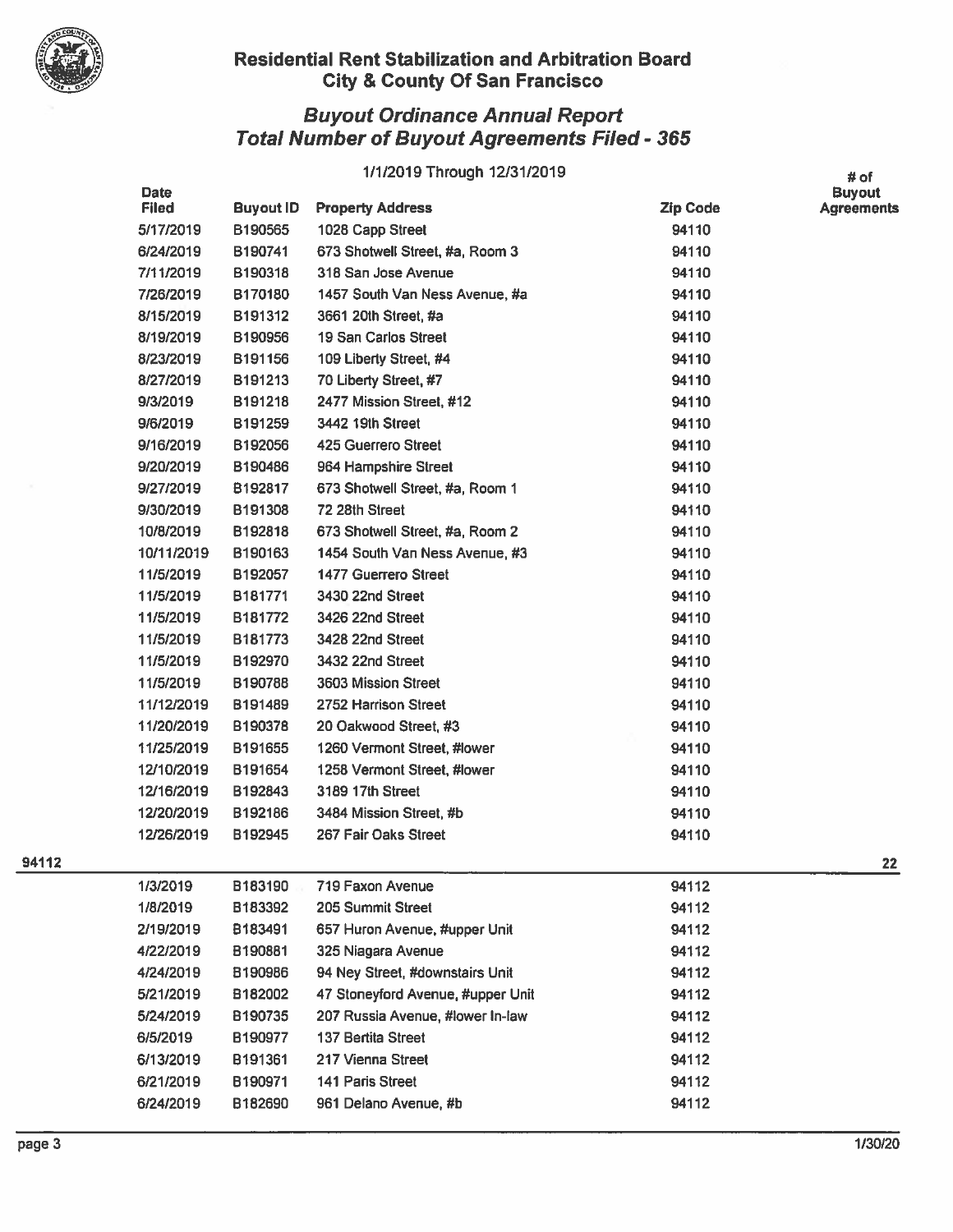

|     |              |                  | 1/1/2019 Through 12/31/2019            |                 | # of              |
|-----|--------------|------------------|----------------------------------------|-----------------|-------------------|
|     | <b>Date</b>  |                  |                                        |                 | <b>Buyout</b>     |
|     | <b>Filed</b> | <b>Buyout ID</b> | <b>Property Address</b>                | <b>Zip Code</b> | <b>Agreements</b> |
|     | 6/25/2019    | B190978          | 310 Delano Avenue                      | 94112           |                   |
|     | 7/29/2019    | B183198          | 4204 Mission Street, #2                | 94112           |                   |
|     | 8/22/2019    | B190785          | 342 Judson Avenue, #lower Level Room   | 94112           |                   |
|     | 10/4/2019    | B192438          | 950 Cayuga Avenue, #lower Level        | 94112           |                   |
|     | 10/31/2019   | B192075          | 406 Faxon Avenue, #in-law Unit         | 94112           |                   |
|     | 11/7/2019    | B191737          | 274 Naples Street, #downstairs Unit    | 94112           |                   |
|     | 11/22/2019   | B191517          | <b>150 London Street</b>               | 94112           |                   |
|     | 12/6/2019    | B192066          | 73 Maynard Street                      | 94112           |                   |
|     | 12/16/2019   | B191924          | 169 Louisburg Street, #downstairs Unit | 94112           |                   |
|     | 12/23/2019   | B192971          | 623 Athens Street                      | 94112           |                   |
|     | 12/26/2019   | B193322          | 4960 Mission Street, #room 4           | 94112           |                   |
| 114 |              |                  |                                        |                 | 23                |
|     | 1/3/2019     | B182651          | 153 Grand View Avenue                  | 94114           |                   |
|     | 2/4/2019     | B182747          | 3874 17th Street, #3                   | 94114           |                   |
|     | 2/26/2019    | B181328          | <b>30 Romain Street</b>                | 94114           |                   |
|     | 4/2/2019     | B182403          | 2356 15th Street                       | 94114           |                   |
|     | 7/1/2019     | B190959          | 155 Henry Street                       | 94114           |                   |
|     | 7/15/2019    | B191735          | 456 Corbett Avenue                     | 94114           |                   |
|     | 7/19/2019    | B191188          | 1376 Clayton Street                    | 94114           |                   |
|     | 8/5/2019     | B190373          | 3084 Market Street                     | 94114           |                   |
|     | 8/12/2019    | B190026          | 462 Elizabeth Street                   | 94114           |                   |
|     | 8/13/2019    | B190327          | 1980 15th Street                       | 94114           |                   |
|     | 8/20/2019    | B190974          | 959 14th Street                        | 94114           |                   |
|     | 8/28/2019    | B191150          | 263 Eureka Street                      | 94114           |                   |
|     | 9/19/2019    | B152900          | 140 Noe Street                         | 94114           |                   |
|     | 9/24/2019    | B182408          | 3731 23rd Street                       | 94114           |                   |
|     | 10/2/2019    | B190897          | 4352 24th Street                       | 94114           |                   |
|     | 10/8/2019    | B181407          | 3937 17th Street                       | 94114           |                   |
|     | 10/28/2019   | B191304          | 4407 18th Street                       | 94114           |                   |
|     | 11/19/2019   | B192456          | 4252 21st Street                       | 94114           |                   |
|     | 11/25/2019   | B192362          | 195 Henry Street                       | 94114           |                   |
|     | 11/27/2019   | B191651          | 126 Henry Street                       | 94114           |                   |
|     | 11/27/2019   | B191734          | 128 Henry Street                       | 94114           |                   |
|     | 12/2/2019    | B191210          | 511 Eureka Street                      | 94114           |                   |
|     | 12/4/2019    | B192348          | 1044 Noe Street                        | 94114           |                   |
|     |              |                  |                                        |                 |                   |
| 115 |              |                  |                                        |                 | 25                |
|     | 1/14/2019    | B183089          | 2890 California Street, #405           | 94115           |                   |
|     | 1/30/2019    | B183386          | 2201 California Street, #40            | 94115           |                   |
|     | 1/30/2019    | B183309          | 3110 Clay Street, #1                   | 94115           |                   |
|     | 2/19/2019    | B172861          | 2425 Buchanan Street, #203             | 94115           |                   |
|     | 3/6/2019     | B183334          | 2321 Scott Street, #10                 | 94115           |                   |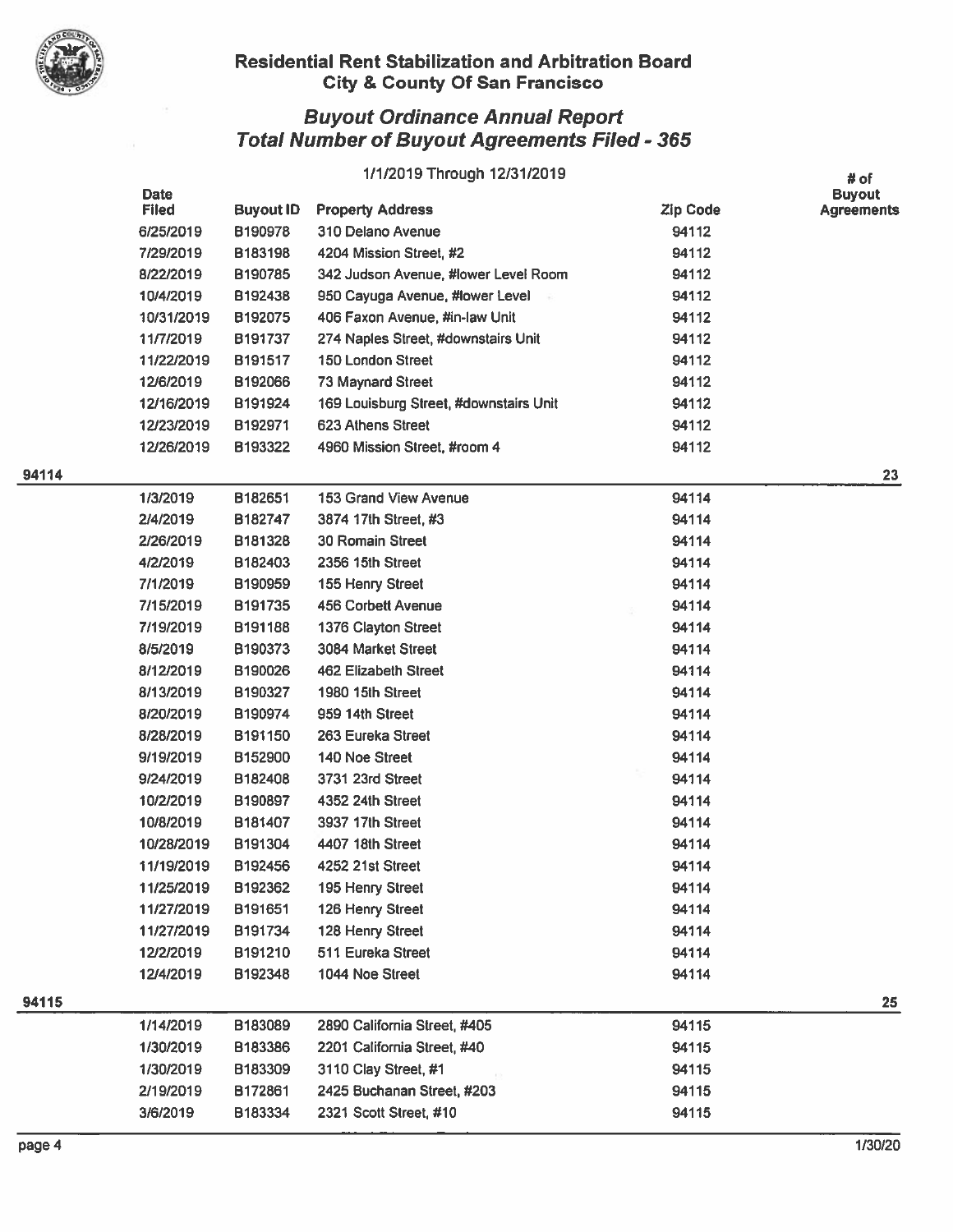

# Buyout Ordinance Annual Report Total Number of Buyout Agreements Filed - 365

## 1/1/2019 Through 12/31/2019 **#** of

|     | Date<br><b>Filed</b> | <b>Buyout ID</b> | <b>Property Address</b>            | <b>Zip Code</b> | <b>Buyout</b><br><b>Agreements</b> |
|-----|----------------------|------------------|------------------------------------|-----------------|------------------------------------|
|     | 3/18/2019            | B182977          | 1042 Divisadero Street             | 94115           |                                    |
|     | 3/19/2019            | B190581          | 1460 Golden Gate Avenue, #10       | 94115           |                                    |
|     | 4/26/2019            | B190385          | 2814 Clay Street, #a               | 94115           |                                    |
|     | 5/14/2019            | B183408          | 2945 Pacific Avenue, #10           | 94115           |                                    |
|     | 6/18/2019            | B190798          | <b>1872 Mcallister Street</b>      | 94115           |                                    |
|     | 6/25/2019            | B190786          | 1795 O'farrell Street, #103        | 94115           |                                    |
|     | 7/29/2019            | B190021          | 1795 O'farrell Street, #b          | 94115           |                                    |
|     | 7/29/2019            | B190493          | 2982 Clay Street                   | 94115           |                                    |
|     | 8/1/2019             | B190898          | 3234 Washington Street, #3         | 94115           |                                    |
|     | 8/20/2019            | B161220          | 2174 California Street, #h         | 94115           |                                    |
|     | 8/22/2019            | B191185          | <b>1577 Mcallister Street</b>      | 94115           |                                    |
|     | 8/23/2019            | B192170          | 2615 Sutter Street, #1/2           | 94115           |                                    |
|     | 8/23/2019            | B190137          | <b>840 Central Avenue</b>          | 94115           |                                    |
|     | 9/12/2019            | B191035          | 901 Broderick Street, #10          | 94115           |                                    |
|     | 9/13/2019            | B191772          | 2540 Post Street                   | 94115           |                                    |
|     | 9/24/2019            | B182851          | 2706 Sutter Street                 | 94115           |                                    |
|     | 9/24/2019            | B192816          | 2708 Sutter Street                 | 94115           |                                    |
|     | 10/15/2019           | B191521          | 2467 Pacific Avenue                | 94115           |                                    |
|     | 10/21/2019           | B191186          | <b>1579 Mcallister Street</b>      | 94115           |                                    |
|     | 11/26/2019           | B190982          | 3040 Jackson Street, #a            | 94115           |                                    |
| 116 |                      |                  |                                    |                 | 21                                 |
|     | 1/4/2019             | B183327          | 2395 29th Avenue, #a               | 94116           |                                    |
|     | 3/11/2019            | B183409          | 1900 33rd Avenue                   | 94116           |                                    |
|     | 3/27/2019            | B190244          | 2626 Vicente Street                | 94116           |                                    |
|     | 4/17/2019            | B190083          | 2106 27th Avenue                   | 94116           |                                    |
|     | 4/29/2019            | B182390          | 1971 30th Avenue                   | 94116           |                                    |
|     | 4/29/2019            | B190488          | 3334 Taraval Street                | 94116           |                                    |
|     | 5/15/2019            | B190511          | 2658 17th Avenue                   | 94116           |                                    |
|     | 5/31/2019            | B190732          | 2575 40th Avenue                   | 94116           |                                    |
|     | 6/7/2019             | B190795          | 3032 Ulloa Street                  | 94116           |                                    |
|     | 7/1/2019             | B190756          | 2082 33rd Avenue                   | 94116           |                                    |
|     | 7/18/2019            | B191160          | 849 Santiago Street                | 94116           |                                    |
|     | 7/24/2019            | B190775          | 1345 Vicente Street                | 94116           |                                    |
|     | 7/29/2019            | B190754          | 2030 42nd Avenue                   | 94116           |                                    |
|     | 8/13/2019            | B190758          | 1991 19th Avenue, #second Floor    | 94116           |                                    |
|     | 8/26/2019            | B190569          | 2146 25th Avenue, #downstairs Unit | 94116           |                                    |
|     | 8/30/2019            | B190981          | 2100 44th Avenue                   | 94116           |                                    |
|     | 9/9/2019             | B191649          | 3727 Taraval Street                | 94116           |                                    |
|     | 9/23/2019            | B191653          | 2579 37th Avenue, #lower           | 94116           |                                    |
|     | 11/21/2019           | B191533          | 1927 22nd Avenue                   | 94116           |                                    |
|     | 11/22/2019           | B190757          | 1991 19th Avenue, #ground Floor    | 94116           |                                    |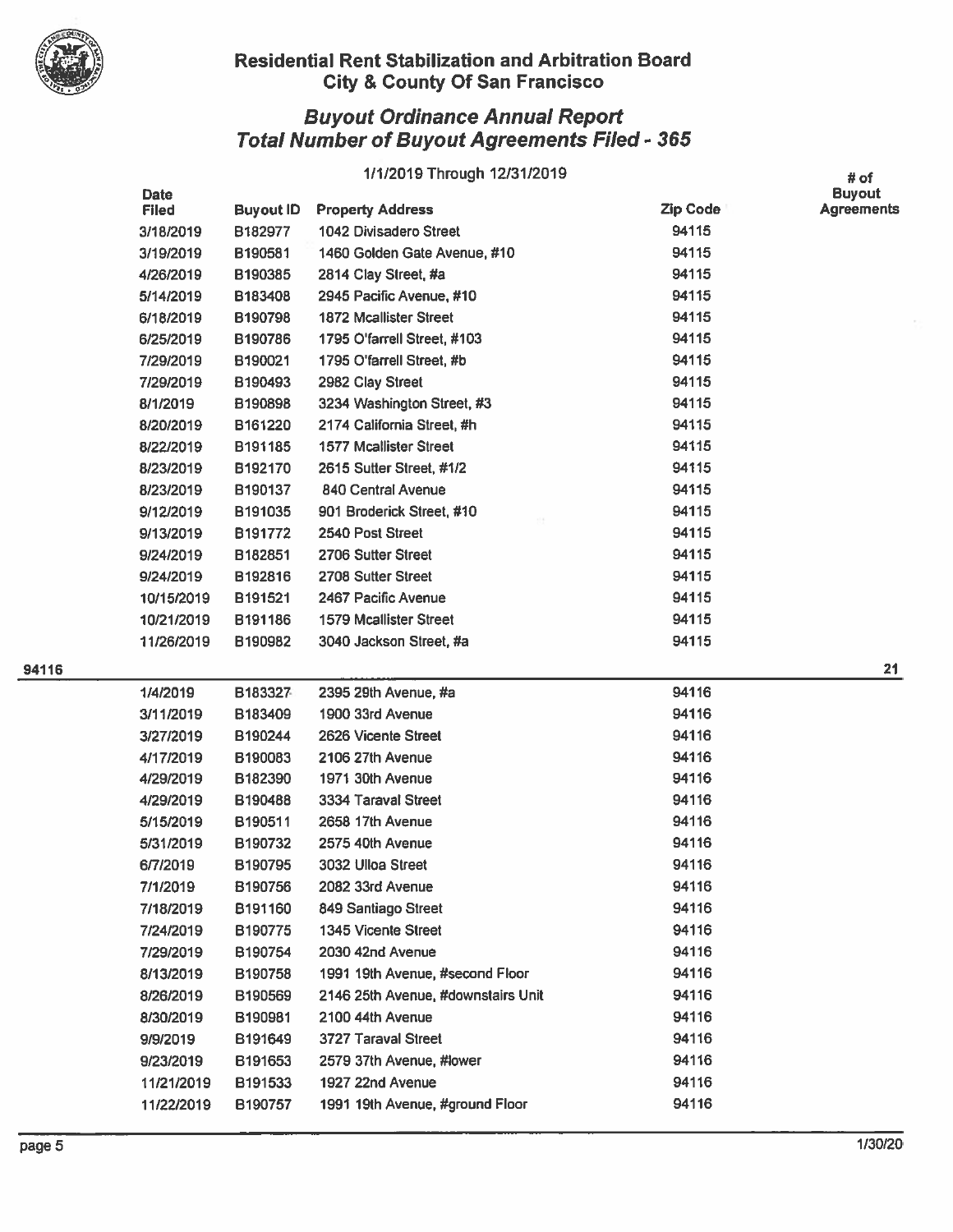

|       | 1/1/2019 Through 12/31/2019 |                  |                                   |                 |                                            |
|-------|-----------------------------|------------------|-----------------------------------|-----------------|--------------------------------------------|
|       | <b>Date</b><br><b>Filed</b> | <b>Buyout ID</b> | <b>Property Address</b>           | <b>Zip Code</b> | # of<br><b>Buyout</b><br><b>Agreements</b> |
|       | 12/16/2019                  | B192351          | 2334 Funston Avenue, #lower Level | 94116           |                                            |
| 94117 |                             |                  |                                   |                 | 30                                         |
|       | 1/16/2019                   | B190125          | 1417 Cole Street                  | 94117           |                                            |
|       | 1/24/2019                   | B170731          | 643 Webster Street, #7            | 94117           |                                            |
|       | 1/29/2019                   | B183207          | 1852 Fell Street, #6              | 94117           |                                            |
|       | 1/30/2019                   | B183314          | 1345 Grove Street, #c             | 94117           |                                            |
|       | 2/6/2019                    | B190128          | 940 Hayes Street, #11             | 94117           |                                            |
|       | 2/7/2019                    | B183216          | 1264 Page Street, #d              | 94117           |                                            |
|       | 2/12/2019                   | B190160          | 160 Buena Vista Terrace           | 94117           |                                            |
|       | 2/28/2019                   | B182614          | 1264 Page Street, #a              | 94117           |                                            |
|       | 2/28/2019                   | B190484          | 596 Page Street, #6               | 94117           |                                            |
|       | 4/1/2019                    | B190037          | 50 Clayton Street                 | 94117           |                                            |
|       | 4/24/2019                   | B181778          | 1967 Oak Street                   | 94117           |                                            |
|       | 4/30/2019                   | B190480          | 220 Hermann Street, #a            | 94117           |                                            |
|       | 5/2/2019                    | B191045          | 737 Ashbury Street, #2            | 94117           |                                            |
|       | 5/13/2019                   | B191335          | 1985 Fulton Street, #203          | 94117           |                                            |
|       | 5/13/2019                   | B190737          | 275 Grattan Street, #9            | 94117           |                                            |
|       | 5/13/2019                   | B190309          | 924 Stanyan Street                | 94117           |                                            |
|       | 5/17/2019                   | B190388          | 565 Page Street, #4               | 94117           |                                            |
|       | 6/3/2019                    | B180329          | 1290 Grove Street, #204           | 94117           |                                            |
|       | 6/3/2019                    | B190799          | 625 Scott Street, #206            | 94117           |                                            |
|       | 6/10/2019                   | B190566          | 565 Page Street, #3               | 94117           |                                            |
|       | 6/20/2019                   | B190254          | 158 Alpine Terrace, #a            | 94117           |                                            |
|       | 6/21/2019                   | B190900          | 635 Scott Street, #2              | 94117           |                                            |
|       | 7/31/2019                   | B191916          | 811 Oak Street, #basement Unit    | 94117           |                                            |
|       | 10/3/2019                   | B192444          | 522 Haight Street                 | 94117           |                                            |
|       | 10/15/2019                  | B191656          | 807 Ashbury Street, #4            | 94117           |                                            |
|       | 10/21/2019                  | B191144          | 546 Clayton Street, #b            | 94117           |                                            |
|       | 10/25/2019                  | B192187          | <b>131 Belvedere Street</b>       | 94117           |                                            |
|       | 11/19/2019                  | B192345          | 203 Carl Street                   | 94117           |                                            |
|       | 12/2/2019                   | B191145          | 548 Clayton Street, #b            | 94117           |                                            |
|       | 12/16/2019                  | B170651          | 1007 Haight Street, #6            | 94117           |                                            |
| 94118 |                             |                  |                                   |                 | 24                                         |
|       | 1/18/2019                   | B182648          | 342 5th Avenue, #1                | 94118           |                                            |
|       | 2/11/2019                   | B160218          | 3834 Sacramento Street            | 94118           |                                            |
|       | 3/22/2019                   | B182919          | 59 Cook Street                    | 94118           |                                            |
|       | 4/22/2019                   | B172059          | 767 6th Avenue, #2                | 94118           |                                            |
|       | 5/6/2019                    | B190585          | 500 9th Avenue, #4                | 94118           |                                            |
|       | 6/3/2019                    | B191611          | 252 10th Avenue                   | 94118           |                                            |
|       | 6/3/2019                    | B172614          | 4005 California Street, #9        | 94118           |                                            |
|       | 7/5/2019                    | B191650          | 1718 Anza Street                  | 94118           |                                            |
|       |                             |                  |                                   |                 |                                            |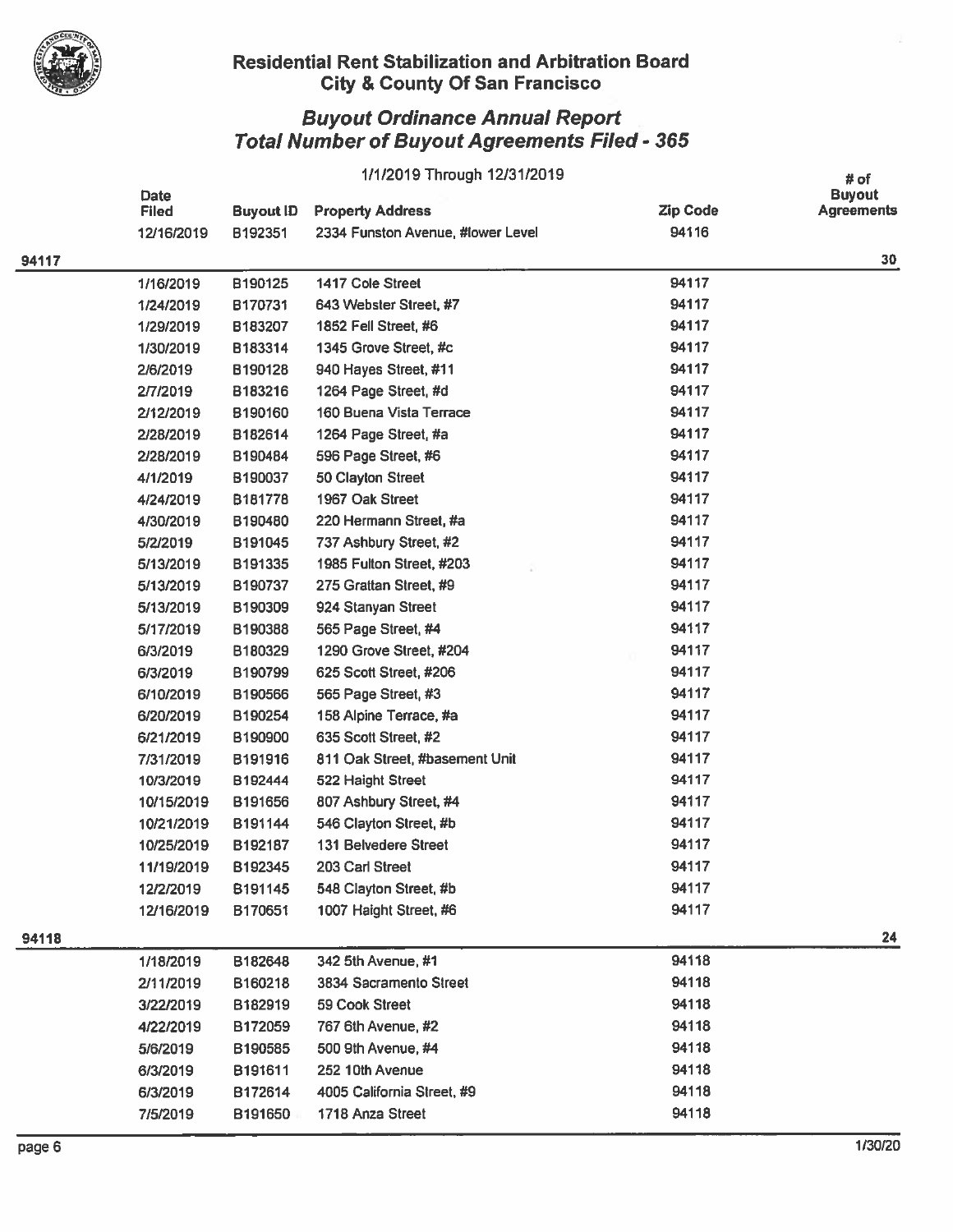

|     | 1/1/2019 Through 12/31/2019 |                  |                                              |                 |                                            |
|-----|-----------------------------|------------------|----------------------------------------------|-----------------|--------------------------------------------|
|     | <b>Date</b><br><b>Filed</b> | <b>Buyout ID</b> | <b>Property Address</b>                      | <b>Zip Code</b> | # of<br><b>Buyout</b><br><b>Agreements</b> |
|     | 7/10/2019                   | B191220          | 45 Iris Avenue                               | 94118           |                                            |
|     | 7/24/2019                   | B191904          | 5136 Geary Boulevard, #4                     | 94118           |                                            |
|     | 7/26/2019                   | B191903          | 41 Palm Avenue, #2                           | 94118           |                                            |
|     | 8/1/2019                    | B190589          | 95 Iris Avenue                               | 94118           |                                            |
|     | 8/6/2019                    | B190778          | 186 Jordan Avenue                            | 94118           |                                            |
|     | 8/6/2019                    | B190780          | 3116 Geary Boulevard                         | 94118           |                                            |
|     | 8/9/2019                    | B190580          | 426 Funston Avenue                           | 94118           |                                            |
|     | 8/13/2019                   | B190567          | 3665 Clay Street, #upper Unit                | 94118           |                                            |
|     | 8/16/2019                   | B191253          | 190 8th Avenue, #7                           | 94118           |                                            |
|     | 8/20/2019                   | B161213          | 225 11th Avenue, #301                        | 94118           |                                            |
|     | 8/29/2019                   | B190779          | 3114 Geary Boulevard                         | 94118           |                                            |
|     | 9/18/2019                   | B192815          | 390 Arguello Boulevard, #7                   | 94118           |                                            |
|     | 10/22/2019                  | B192834          | 3036 Fulton Street                           | 94118           |                                            |
|     | 11/5/2019                   | B190960          | 1431 Balboa Street                           | 94118           |                                            |
|     | 12/18/2019                  | B192949          | 686 3rd Avenue                               | 94118           |                                            |
|     | 12/26/2019                  | B192169          | 180 9th Avenue                               | 94118           |                                            |
| 121 |                             |                  |                                              |                 | 18                                         |
|     | 2/1/2019                    | B183200          | 5605 California Street                       | 94121           |                                            |
|     | 2/4/2019                    | B190253          | 463 30th Avenue, #in Law                     | 94121           |                                            |
|     | 3/11/2019                   | B183406          | 318 25th Avenue, #3                          | 94121           |                                            |
|     | 4/12/2019                   | B190069          | 462 25th Avenue, #3                          | 94121           |                                            |
|     | 5/6/2019                    | B190561          | 417 32nd Avenue, #upper                      | 94121           |                                            |
|     | 5/16/2019                   | B190374          | 590 45th Avenue                              | 94121           |                                            |
|     | 5/22/2019                   | B182517          | 322 El Camino Del Mar, #1                    | 94121           |                                            |
|     | 5/24/2019                   | B190497          | 2020 Lake Street                             | 94121           |                                            |
|     | 8/5/2019                    | B191917          | 570 34th Avenue                              | 94121           |                                            |
|     | 8/8/2019                    | B190890          | 4740 Balboa Street, #302                     | 94121           |                                            |
|     | 8/21/2019                   | B190963          | 517 23rd Avenue                              | 94121           |                                            |
|     | 8/26/2019                   | B190962          | 515 23rd Avenue                              | 94121           |                                            |
|     | 8/30/2019                   | B190380          | 608 29th Avenue                              | 94121           |                                            |
|     | 10/17/2019                  | B191747          | 620 25th Avenue                              | 94121           |                                            |
|     | 11/5/2019                   | B191174          | 4945 Anza Street, #in-law                    | 94121           |                                            |
|     | 11/22/2019                  | B193189          | 4544 Fulton Street                           | 94121           |                                            |
|     | 12/2/2019                   | B190579          | 739 40th Avenue                              | 94121           |                                            |
|     | 12/4/2019                   | B191173          | 4945 Anza Street, #single Room In Main House | 94121           |                                            |
| 122 |                             |                  |                                              |                 | 23                                         |
|     | 1/7/2019                    | B182913          | 1542 46th Avenue, #upper Unit                | 94122           |                                            |
|     | 1/28/2019                   | B183194          | 1394 18th Avenue                             | 94122           |                                            |
|     | 1/29/2019                   | B182395          | 1735 23rd Avenue, #lower Unit                | 94122           |                                            |
|     | 2/5/2019                    | B183326          | 3322 Judah Street                            | 94122           |                                            |
|     | 3/5/2019                    | B183227          | 29 Lincoln Way                               | 94122           |                                            |
|     |                             |                  |                                              |                 |                                            |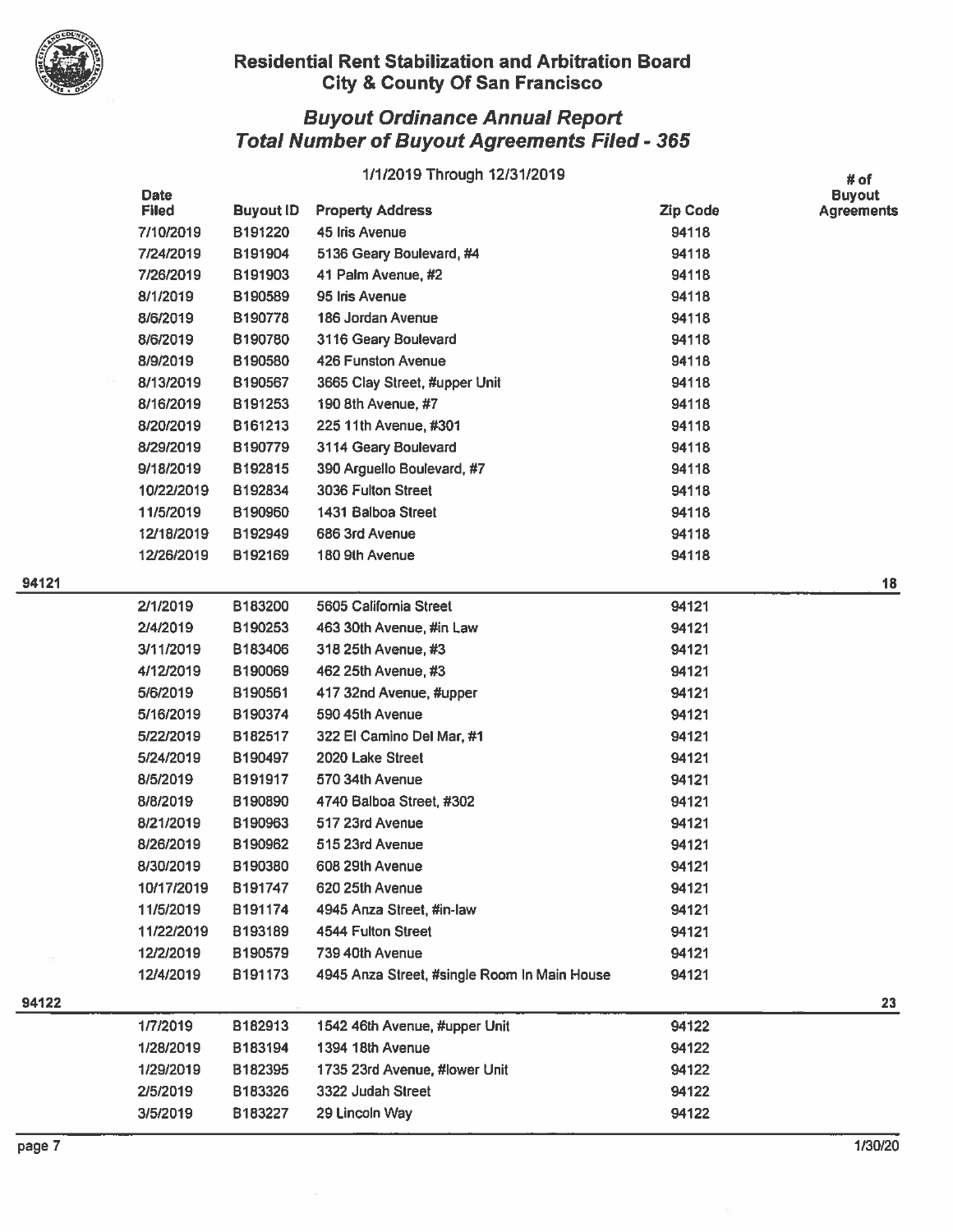

## uyout Ordinance Annual Report  $\boldsymbol{\mathsf{total}}$  Number of Buyout Agreements Filed - 365  $\blacksquare$

|     | 1/1/2019 Through 12/31/2019 |                  |                                      |                 |                                            |
|-----|-----------------------------|------------------|--------------------------------------|-----------------|--------------------------------------------|
|     | Date<br><b>Filed</b>        | <b>Buyout ID</b> | <b>Property Address</b>              | <b>Zip Code</b> | # of<br><b>Buyout</b><br><b>Agreements</b> |
|     | 3/12/2019                   | B183410          | 1324 8th Avenue, #2                  | 94122           |                                            |
|     | 3/18/2019                   | B183195          | 1398 18th Avenue, #a                 | 94122           |                                            |
|     | 3/18/2019                   | B190481          | 1719 35th Avenue                     | 94122           |                                            |
|     | 3/29/2019                   | B190242          | 1242 44th Avenue                     | 94122           |                                            |
|     | 4/2/2019                    | B183412          | 1511 28th Avenue                     | 94122           |                                            |
|     | 5/7/2019                    | B190384          | 3633 Lincoln Way                     | 94122           |                                            |
|     | 5/14/2019                   | B190148          | 1615 33rd Avenue                     | 94122           |                                            |
|     | 6/3/2019                    | B182646          | 1227 40th Avenue, #lower Unit        | 94122           |                                            |
|     | 6/5/2019                    | B190386          | 1366 5th Avenue, #1                  | 94122           |                                            |
|     | 6/10/2019                   | B183250          | 1774 24th Avenue                     | 94122           |                                            |
|     | 6/13/2019                   | B182737          | 1381 43rd Avenue                     | 94122           |                                            |
|     | 7/8/2019                    | B190259          | 1388 10th Avenue                     | 94122           |                                            |
|     | 8/7/2019                    | B191303          | 1766 16th Avenue                     | 94122           |                                            |
|     | 8/9/2019                    | B191764          | 1472 48th Avenue, #4                 | 94122           |                                            |
|     | 8/30/2019                   | B191177          | 1400 29th Avenue                     | 94122           |                                            |
|     | 10/24/2019                  | B172732          | 1334 29th Avenue                     | 94122           |                                            |
|     | 11/7/2019                   | B192194          | 1278 3rd Avenue, #1                  | 94122           |                                            |
|     | 12/19/2019                  | B192272          | 1462 29th Avenue, #ground Floor Unit | 94122           |                                            |
| 123 |                             |                  |                                      |                 | 11                                         |
|     | 3/11/2019                   | B183490          | 2604 Gough Street                    | 94123           |                                            |
|     | 4/19/2019                   | B190496          | 1935 Jefferson Street, #201          | 94123           |                                            |
|     | 4/23/2019                   | B183189          | 1306 Francisco Street                | 94123           |                                            |
|     | 5/1/2019                    | B182920          | 3517 Divisadero Street               | 94123           |                                            |
|     | 7/1/2019                    | B191037          | 1555 Chestnut Street, #2             | 94123           |                                            |
|     | 7/30/2019                   | B161112          | 2232 North Point Street, #6          | 94123           |                                            |
|     | 9/24/2019                   | B181981          | 2835 Octavia Street                  | 94123           |                                            |
|     | 11/12/2019                  | B191759          | 1767 Green Street                    | 94123           |                                            |
|     | 11/21/2019                  | B192359          | 3540 Broderick Street                | 94123           |                                            |
|     | 12/10/2019                  | B192835          | 1900 Jefferson Street, #101          | 94123           |                                            |
|     | 12/26/2019                  | B192950          | 1972 Union Street                    | 94123           |                                            |
| 124 |                             |                  |                                      |                 | 4                                          |
|     | 4/3/2019                    | B183042          | 1620 La Salle Avenue                 | 94124           |                                            |
|     | 9/24/2019                   | B190794          | 1469 Palou Avenue                    | 94124           |                                            |
|     | 10/15/2019                  | B191745          | 1714 Mckinnon Avenue                 | 94124           |                                            |
|     | 11/5/2019                   | B192353          | 1743 La Salle Avenue                 | 94124           |                                            |
| 127 |                             |                  |                                      |                 | 12                                         |
|     | 1/8/2019                    | B181327          | 111 Cresta Vista Drive               | 94127           |                                            |
|     | 3/13/2019                   | B190146          | 193 Marietta Drive                   | 94127           |                                            |
|     | 4/4/2019                    | B190121          | 79 Los Palmos Drive, #top Floor      | 94127           |                                            |
|     | 5/9/2019                    | B190319          | 271 Kensington Way                   | 94127           |                                            |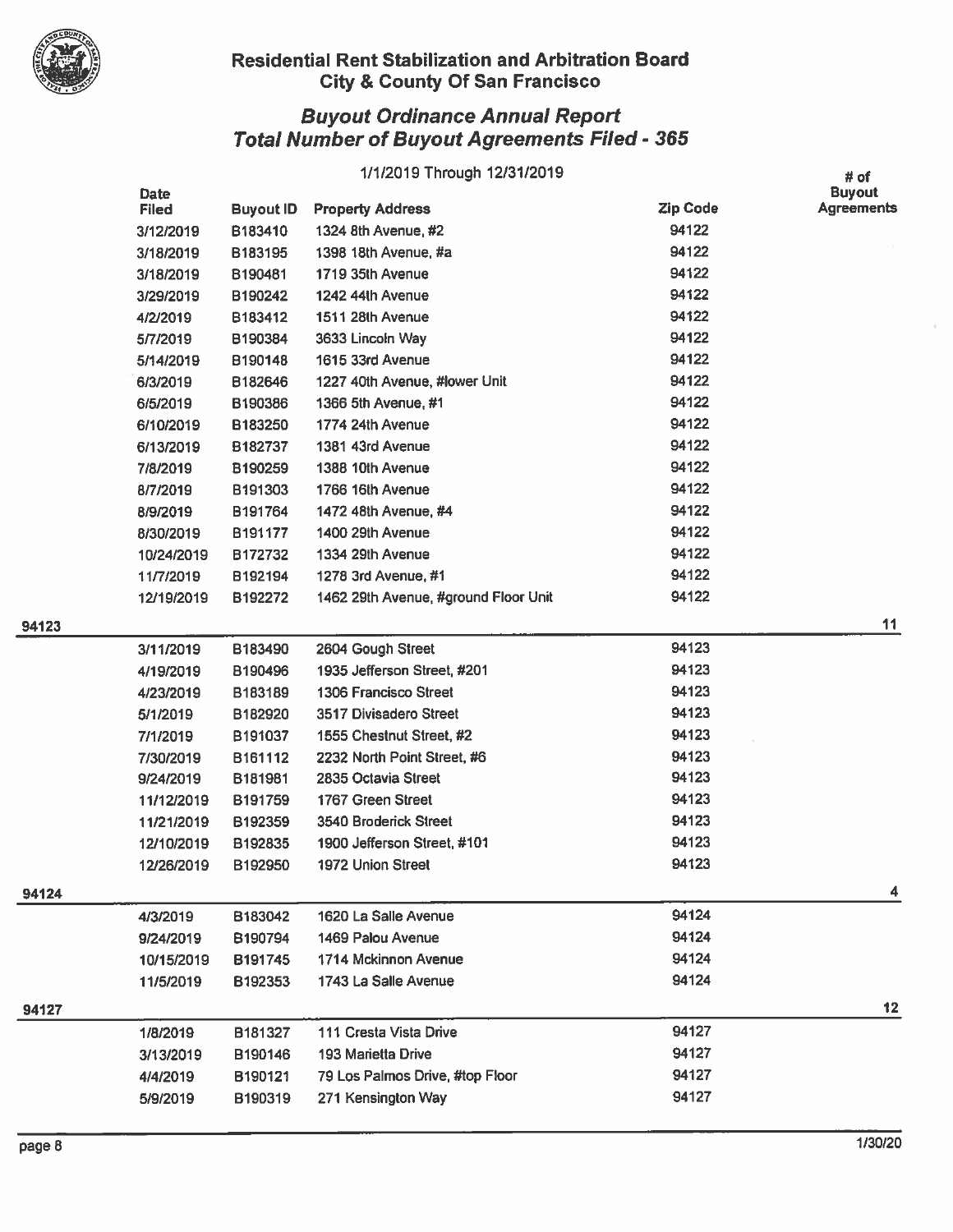

|       |              |                    | 1/1/2019 Through 12/31/2019          |                 | # of              |
|-------|--------------|--------------------|--------------------------------------|-----------------|-------------------|
|       | <b>Date</b>  |                    |                                      |                 | <b>Buyout</b>     |
|       | <b>Filed</b> | <b>Buyout ID</b>   | <b>Property Address</b>              | <b>Zip Code</b> | <b>Agreements</b> |
|       | 7/11/2019    | B190899            | 662 Monterey Boulevard               | 94127           |                   |
|       | 7/17/2019    | B190896            | 701 Mangels Avenue, #a               | 94127           |                   |
|       | 8/30/2019    | B192182            | 31 El Sereno Court                   | 94127           |                   |
|       | 10/10/2019   | B191957            | 460 Marietta Drive                   | 94127           |                   |
|       | 10/28/2019   | B191919            | 81 Teresita Boulevard, #lower In-law | 94127           |                   |
|       | 10/31/2019   | B193062            | 105 Robinhood Drive                  | 94127           |                   |
|       | 10/31/2019   | B193063            | 105 Robinhood Drive                  | 94127           |                   |
|       | 11/19/2019   | B192458            | 88 Westgate Drive, #b                | 94127           |                   |
| 94131 |              |                    |                                      |                 | 13                |
|       | 1/14/2019    | B182921            | 206 Monterey Boulevard               | 94131           |                   |
|       | 2/5/2019     | B181988            | 3640 26th Street, #4                 | 94131           |                   |
|       | 3/19/2019    | B181203            | 340 Warren Drive, #c                 | 94131           |                   |
|       | 3/28/2019    | B182051            | 215 Detroit Street                   | 94131           |                   |
|       | 5/30/2019    | B190514            | 21 Whitney Street                    | 94131           |                   |
|       | 7/16/2019    | B190776            | 888 Corbett Avenue, #a               | 94131           |                   |
|       | 8/13/2019    | B171301            | 21 Brompton Avenue                   | 94131           |                   |
|       | 8/16/2019    | B191306            | 403 27th Street                      | 94131           |                   |
|       | 8/30/2019    | B191307            | 381 Day Street                       | 94131           |                   |
|       | 11/21/2019   | B193064            | 4110 26th Street                     | 94131           |                   |
|       | 12/16/2019   | B192450            | 288 27th Street, #2                  | 94131           |                   |
|       | 12/16/2019   | B192451            | 288 27th Street, #3                  | 94131           |                   |
|       | 12/18/2019   | B192956            | 4044 Cesar Chavez Street, #1/2       | 94131           |                   |
| 94132 |              |                    |                                      |                 | 4                 |
|       | 6/14/2019    | B191245            | 119 Ramsell Street                   | 94132           |                   |
|       | 7/17/2019    | B190882            | 520 Orizaba Avenue                   | 94132           |                   |
|       | 7/22/2019    | B190485            | 511 Vidal Drive                      | 94132           |                   |
|       | 10/4/2019    | B191750            | 210 Lake Merced Hi                   | 94132           |                   |
|       |              |                    |                                      |                 | 17                |
| 94133 | 1/3/2019     | B182832            | 820 Green Street                     | 94133           |                   |
|       | 1/22/2019    | B183333            | 1472 Filbert Street, #605            | 94133           |                   |
|       | 1/28/2019    | B183316            | 28 Salmon Street                     | 94133           |                   |
|       | 4/26/2019    | B190458            | 430 Green Street                     | 94133           |                   |
|       | 4/26/2019    | B182389            | 578 Chestnut Street                  | 94133           |                   |
|       | 4/26/2019    |                    | <b>576 Chestnut Street</b>           | 94133           |                   |
|       |              | B190984            | 27 Auburn Street                     | 94133           |                   |
|       | 5/2/2019     | B172072<br>B190746 | 312 Francisco Street                 | 94133           |                   |
|       | 6/11/2019    |                    | 646 Lombard Street                   | 94133           |                   |
|       | 6/18/2019    | B190463            | 574 Chestnut Street                  | 94133           |                   |
|       | 6/21/2019    | B182445            |                                      | 94133           |                   |
|       | 7/10/2019    | B190734            | <b>756 Chestnut Street</b>           | 94133           |                   |
|       | 8/12/2019    | B191949            | 18 Wayne Place                       |                 |                   |